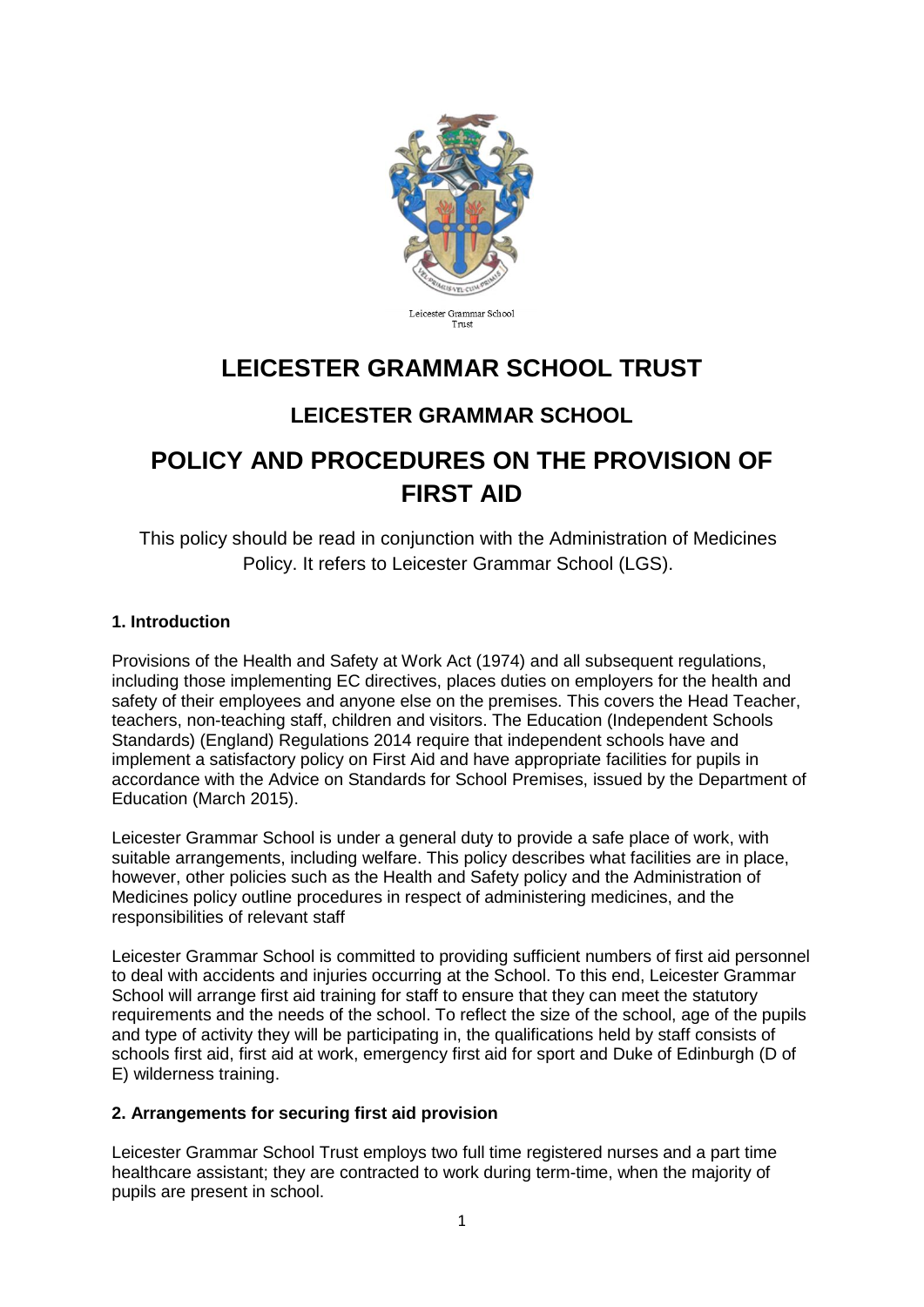The School Nursing Team oversee the provision of first aid and are supported by nonteaching staff who have undertaken the first aid at work training, in accordance with H&S executive requirements, and have been appointed as nominated first aiders. These first aiders can provide the initial first aid treatment if necessary and stand in for the School Nurse in their absence.

At the time of writing, 39 members of LGS teaching staff have completed first aid training relevant to their role. For example, staff from the PE department undergo the Emergency First aid for Sport course and those running the D of E scheme complete the D of E wilderness training. All First aiders renew their qualifications every 3 years as recommended to ensure their skills are maintained.

For responsibilities of a nominated first aider please refer to appendix 1.

An up to date list of LGS staff who hold a current first aid qualification can be found in the School Nurses office.

# **3. Legal indemnity of first aiders**

It is unlikely as first aid personnel rendering assistance will become subject to legal action because of a deterioration in the injured person's condition. However, Leicester Grammar School has arranged to guard against this possibility by providing, through its insurance policies, indemnification for any member of staff who assists a person who becomes ill/injured either on or off the school premises but in association with school business.

#### **4. School Nurses office and first aid rooms**

The principle first aid room for LGS is the School Nurses office, located on the street, opposite to "C" wing. It is fully stocked with first aid resources, fridge, sink, bed and a trolley. Adrenaline auto-injectors and medicines needed by pupils in an emergency are located on easy to access shelves within the office.

There are also first aid rooms within the sports hall and pavilion which LGS pupils and staff can access whilst in their locality. These are fully equipped with the resources that may be required and the stock levels are checked on a regular basis.

#### **5. First aid Kits**

First aid kits are also located at various locations around the School (please refer to appendix 3). Each box contains first aid requisites, a list of contents and a general guidance leaflet as recommended by the Health and Safety Executive. They are restocked on a regular basis by the School Nurse Team.

Eye wash equipment is also stored at key areas around the school with the appropriate guidance for use (appendix 3)

There are 2 boxes dedicated for the treatment of burns and scolds located within the school, these can be found in the Food Technology room and in the school catering department.

A Bodily Fluid Spillage Kit is stored in the Nurses office and in the first aid room in the sports hall.

17 travel first aid kits and 21 sports first aid bags are made available for those persons who are required to undertake their work/activity away from their normal place of work, where an assessment has highlighted that access to such facilities may be restricted. Examples of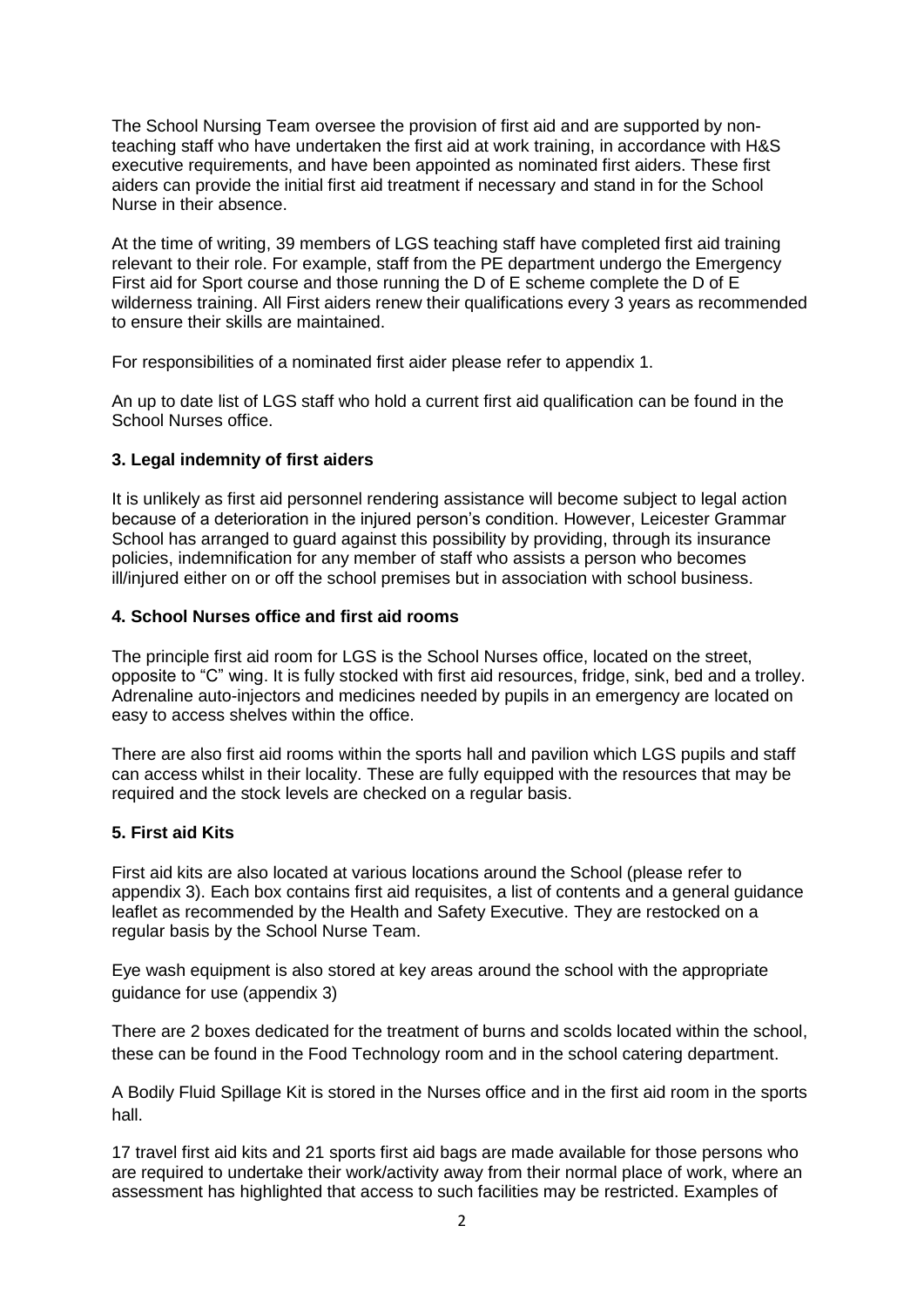these circumstances include (but are not exhaustive) school trips at home and abroad, persons travelling in vehicles, sporting or social events arranged or supported by the School.

However, if attending the premises of a third party where first aid arrangements have been assessed to be suitable and the third party can cover the School's needs, then persons in attendance should be provided with relevant information of the first aid arrangements prior to attending and then made familiar of the arrangements again on their arrival to the third party premises.

# **6. Defibrillators**

There are 3 Automated External Defibrillators (AED's) located on the School site. These can be found in easily accessible positions in the main school foyer, the sports hall foyer and the lower corridor, next to the lift, in the pavilion. The defibrillators are registered with the East Midlands Ambulance Service therefore the caller can be directed to their locations if needed.

#### **7. Pupils and staff with on-going medical conditions**

On entrance to the School, parents are required to complete a pupil medical questionnaire. A data collection sheet which includes a pupil health questionnaire, is sent to home annually. Parents are required to check, amend if necessary, sign and return the form to school.

Once these forms are returned, each child's medical record is updated on the school database system "SIMS" as necessary. This ensures the School Nurse and members of staff are kept up to date with the child's medical history, including the nature and effect of any disability.

Any information required to keep the child safe whilst in school is then communicated to the relevant staff through email, the pastoral bulletin and a Medical Conditions list which is circulated to all staff via SharePoint.

It is the parents' responsibility to ensure the School Nurse is kept fully up to date with their child's medical diagnoses and on-going medical requirements. Parents are advised to contact the School Nurses to inform them of any changes to the pupil's medical history over the course of the year. This information is uploaded onto the individual child's medical record on SIMS and disseminated to the relevant members of staff.

In the case of potentially life threatening conditions, such as anaphylaxis or diabetes, this information is also circulated to staff via the pastoral bulletin and/or SharePoint. This ensures staff members are fully up to date, can identify pupils with ongoing health needs and will be aware of the treatment possibly required in an emergency.

Staff are encouraged to provide similar information to the nurse regarding their own past medical history. This is treated with the strictest confidence and would only be disclosed to medical staff in the event of an emergency.

If staff are taking medication which may affect their ability to care for children, they should take medical advice and inform the Head Teacher. A decision will then be made regarding their fitness to work. Staff medication must be securely stored out of reach of children.

#### **8. Infection protection and control.**

Precautions should be taken to protect the staff member from coming into contact with bodily fluids. Good hand hygiene should be adhered to at all times, either through the use of a disinfectant hand gel covering all parts of the hands, or by a good hand washing technique, using soap, washing under running water for more than 20 seconds and drying effectively.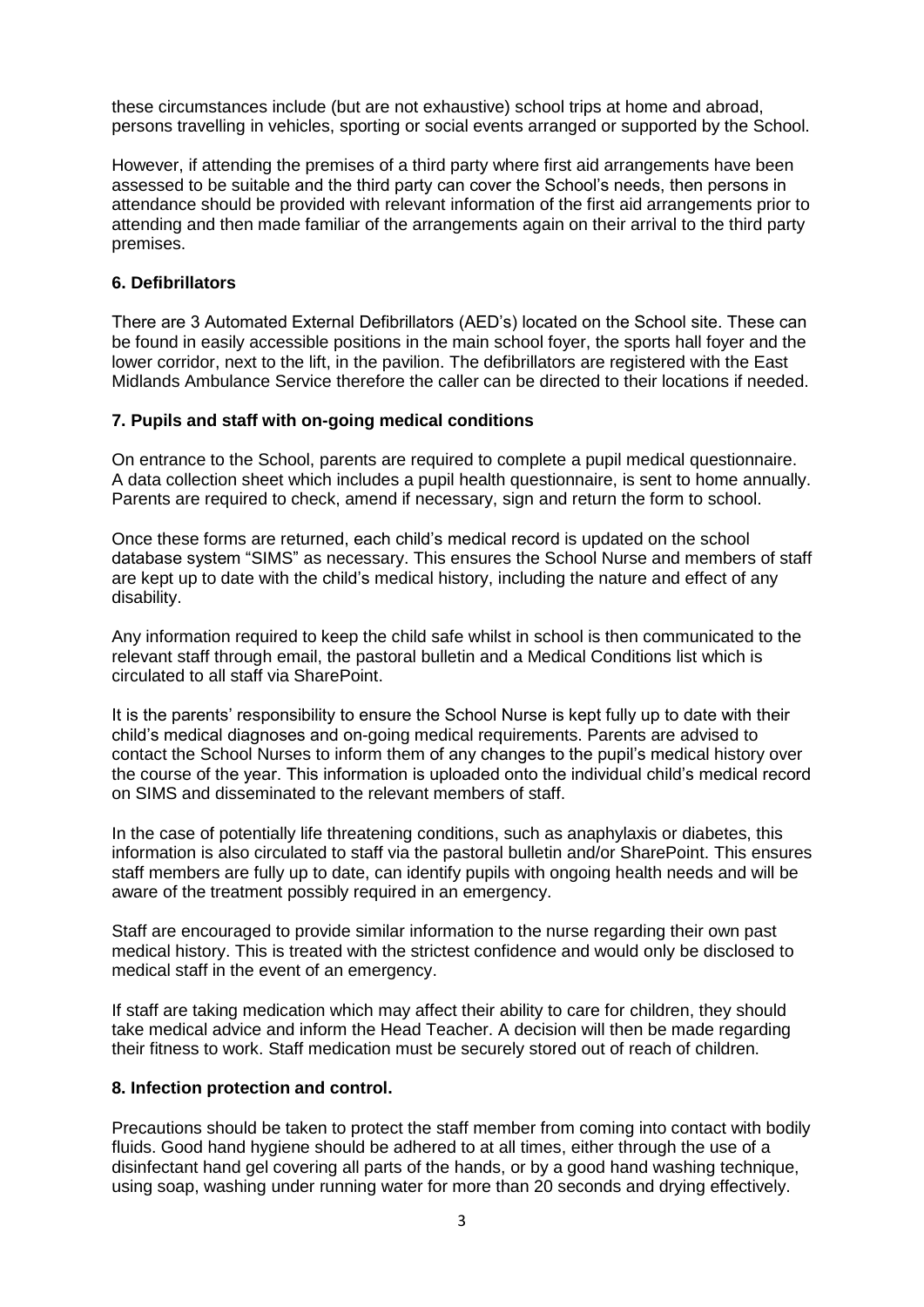The Government state that the majority of staff in education settings do not require PPE beyond what they would normally need for their work.

[https://www.gov.uk/government/publications/safe-working-in-education-childcare-and](https://www.gov.uk/government/publications/safe-working-in-education-childcare-and-childrens-social-care/safe-working-in-education-childcare-and-childrens-social-care-settings-including-the-use-of-personal-protective-equipment-ppe)[childrens-social-care/safe-working-in-education-childcare-and-childrens-social-care-settings](https://www.gov.uk/government/publications/safe-working-in-education-childcare-and-childrens-social-care/safe-working-in-education-childcare-and-childrens-social-care-settings-including-the-use-of-personal-protective-equipment-ppe)[including-the-use-of-personal-protective-equipment-ppe](https://www.gov.uk/government/publications/safe-working-in-education-childcare-and-childrens-social-care/safe-working-in-education-childcare-and-childrens-social-care-settings-including-the-use-of-personal-protective-equipment-ppe)

This is even if they are not always able to maintain a distance of 2 metres from others. PPE is only needed in a very small number of cases including:

- Children, young people and students whose care routinely already involves the use of PPE due to their intimate care needs should continue to receive their care in the same way.
- If a child, young person or other learner becomes unwell with symptoms of coronavirus (COVID-19) while in their setting and needs direct personal care until they can return home. If contact with the child or young person is necessary, then the supervising adult should wear disposable gloves, a disposable apron and a fluid-resistant surgical facemask. Wear eye protection if a risk assessment determines that there is a risk of splashing to the eyes, for example from coughing, spitting, or vomiting.

LGST has invested in the appropriate PPE to ensure it is available for staff if required.

In the case of a bodily fluid spillage a site services team member must be contacted and the bodily spillage kit retrieved and utilised. If a member of staff has concerns regarding coming into contact with bodily fluids whilst carrying out first aid, they should contact the School Nurse.

#### **9. First aid procedures**

Staff members who are first aid trained, are encouraged to provide immediate first aid, but only as far as knowledge and skills permit. A member of the School Nursing Team can be called upon to support or to take over the care of the injured person as and when it is necessary. Alternatively, the pupil, member of staff or visitor may present themselves to the School Nurses office for attention.

Any first aider who sees a child must record the details on an accident form, however trivial. This information is then transferred to the individual pupil's medical record held on SIMS and the paper record is filed until the child turns 25 years old at which point it is destroyed.

If it is evident that hospital attention is necessary, the School Nurse or first aider will decide the most appropriate way of transporting the patient. If an ambulance is required, the emergency 999 service should be used. In cases of a less severe nature it may be appropriate to transport them to hospital by one of the three following options.

- Contacting the parents and request that they undertake the duty themselves.
- Using the school minibus with the School Nurse or any other member of staff accompanying. All occupants of the minibus should wear face coverings.
- Using a taxi with the School Nurse or other member of staff accompanying. All occupants of the taxi should wear face coverings.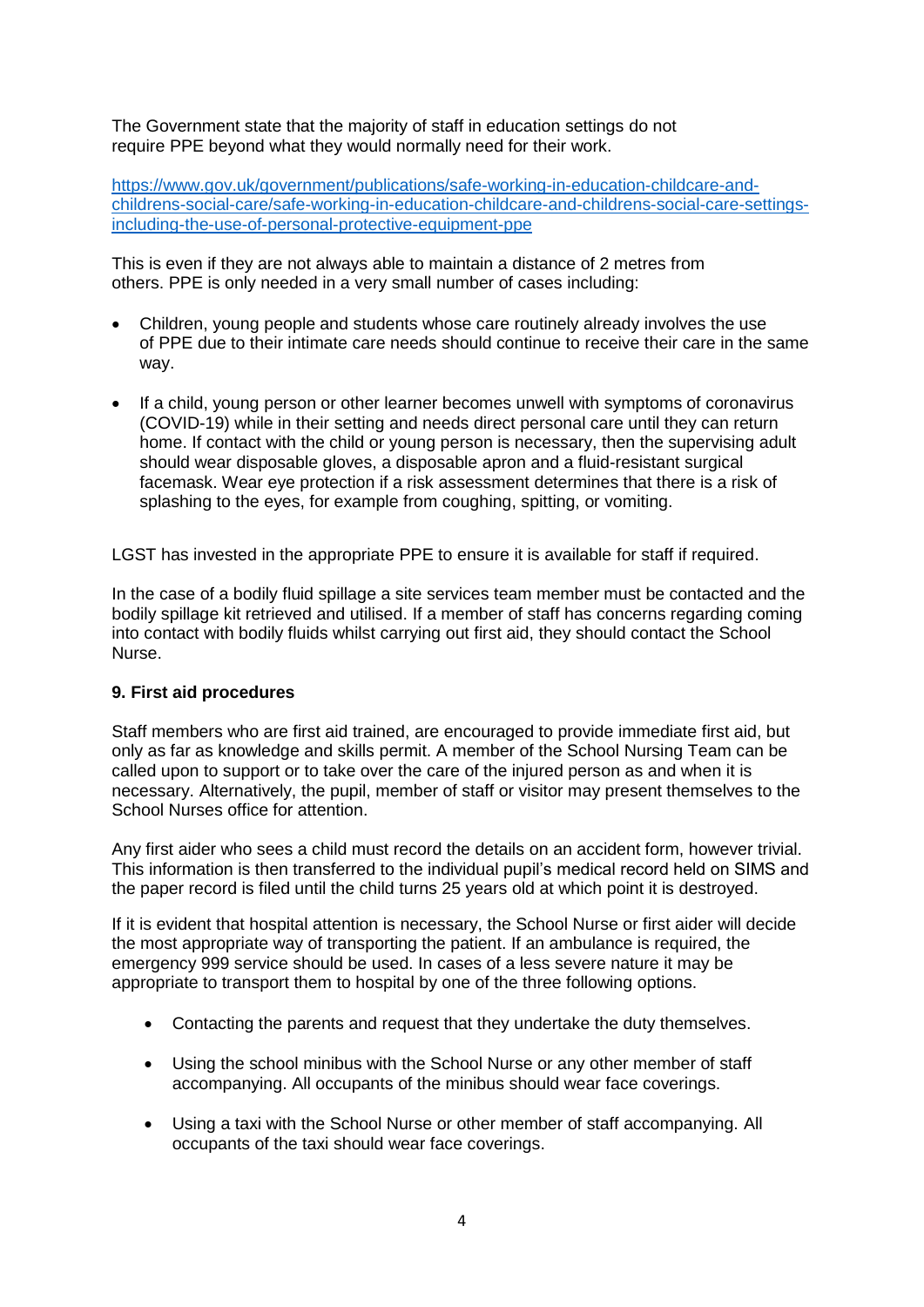No casualty, who is a child, will to travel to hospital unaccompanied. Whilst at the hospital, staff remain "in loco parentis" until parents relieve them of their duty of care for the child.

If an accident occurs at an isolated facility with only one member of staff present, additional staff will be summoned by a school mobile phone which should always be carried when in an isolated place

# **10. Illness and infectious diseases 9. Illness and infectious diseases**

If an LGS pupil or member of staff becomes unwell with any of the three identified COVID-19 symptoms, collection is to be discussed with a parent (in the case of a pupil) and the person promptly sent home.

- High temperature if they feel hot to touch on their chest or back
- A new, continuous cough this means coughing a lot for more than an hour, or 3 or more coughing episodes in 24 hours (if they usually have a cough, it may be worse than usual)
- a loss or change to their sense of smell or taste this means they have noticed they cannot smell or taste anything, or things smell or taste different to normal

The following guidance should be followed and a COVID-19 test booked. This can be done by visiting [NHS.UK](https://www.nhs.uk/conditions/coronavirus-covid-19/testing-for-coronavirus/ask-for-a-test-to-check-if-you-have-coronavirus/) or contact NHS 119 via telephone.

[https://www.gov.uk/government/publications/covid-19-stay-at-home-guidance/stay-at-home](https://www.gov.uk/government/publications/covid-19-stay-at-home-guidance/stay-at-home-guidance-for-households-with-possible-coronavirus-covid-19-infection)[guidance-for-households-with-possible-coronavirus-covid-19-infection](https://www.gov.uk/government/publications/covid-19-stay-at-home-guidance/stay-at-home-guidance-for-households-with-possible-coronavirus-covid-19-infection)

[https://www.nhs.uk/conditions/coronavirus-covid-19/testing-and-tracing/get-a-test-to-check](https://www.nhs.uk/conditions/coronavirus-covid-19/testing-and-tracing/get-a-test-to-check-if-you-have-coronavirus/)[if-you-have-coronavirus/](https://www.nhs.uk/conditions/coronavirus-covid-19/testing-and-tracing/get-a-test-to-check-if-you-have-coronavirus/)

Whilst a pupil is awaiting collection, they should be moved to the isolation room set up in LGS. The school nurse will provide direct or indirect supervision depending on the age of the child and their condition. Ideally a window will be opened to provide ventilation.

If the pupil needs to go to the bathroom while waiting, they should use the appointed bathroom, located opposite to the isolation room. This bathroom will be closed off to other members of staff at the time and cleaned and disinfected after the pupil has been collected.

If a member of staff has to provide direct care to someone with symptoms of COVID-19, or they cannot maintain a distance of >2 metres whilst waiting for collection from school, they should wear the appropriate PPE and adhere to infection control procedures. The member of staff should continue with twice weekly Lateral Flow testing and arrange a PCR test if they develop symptoms as a consequence. The member of staff may decide to arrange a PCR test if the pupil subsequently tests positive for COVID-19. At the time of writing, they do not need to self-isolate during the PCR testing process unless they present with symptoms themselves.

Cleaning the area after someone with COVID-19 symptoms has left is vital to reduce the risk transferring the infection on to other people. A member of the Site Services Team will be informed, the area fogged and equipment appropriately decontaminated.

[https://www.gov.uk/government/publications/covid-19-decontamination-in-non-healthcare](https://www.gov.uk/government/publications/covid-19-decontamination-in-non-healthcare-settings)[settings](https://www.gov.uk/government/publications/covid-19-decontamination-in-non-healthcare-settings)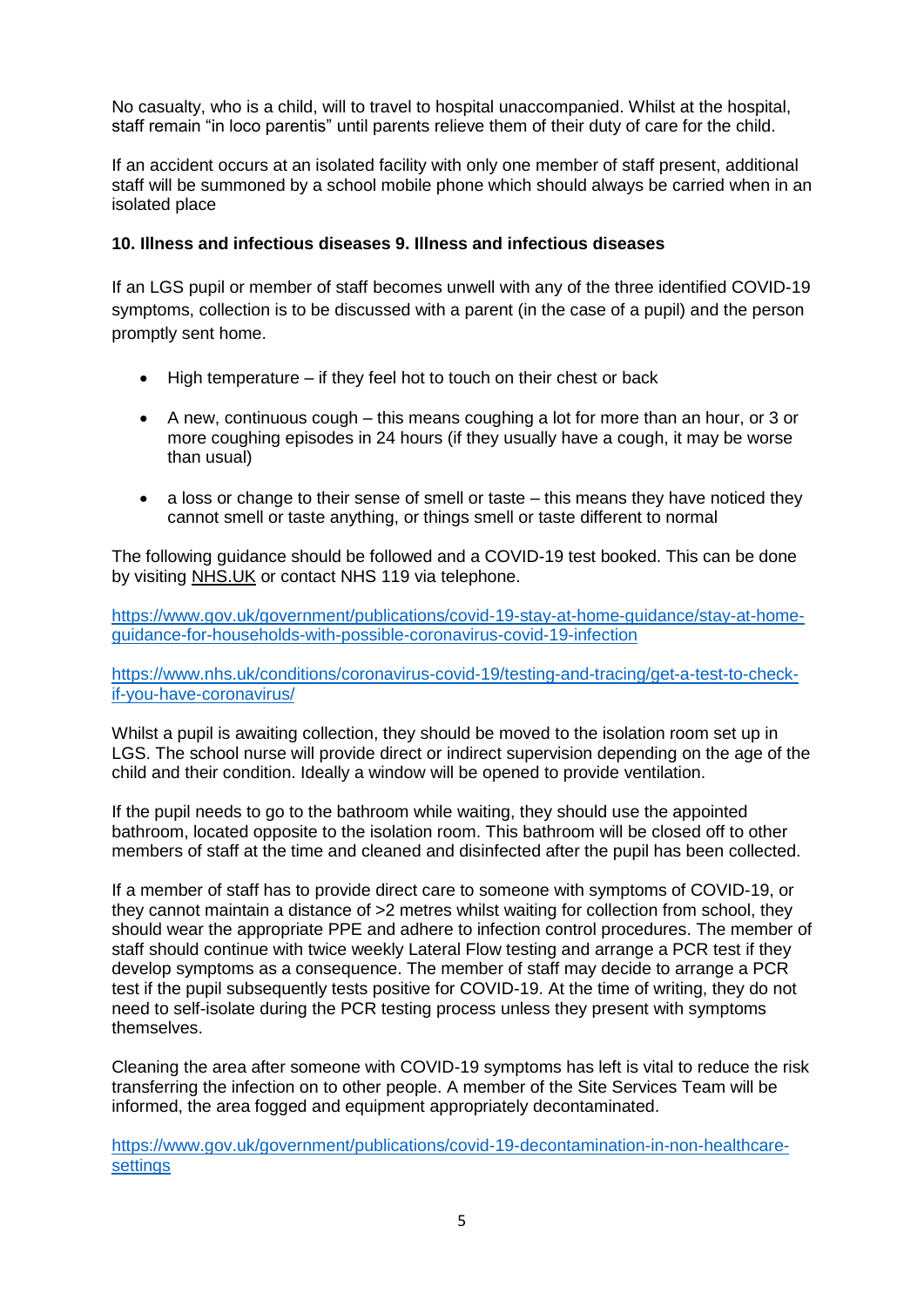The name of the pupil or staff member will be added to the COVID-19 Summary Sheet and will be allowed to return to school if they have received a negative PCR test result or have spent the 10 days self-isolation period (or longer if necessary).

In addition to COVID-19, children with infectious diseases should not in general attend school. Although mild snuffles and colds need not necessarily prevent a child attending, diarrhoeal illness or children requiring regular paracetamol or ibuprofen for example should be reasons for a child to stay at home.

If a child becomes unwell whilst at school, parents will be contacted and arrangements made for the child to be taken home.

A child with an infectious disease should be excluded from school until fully recovered or until the required period has passed.

A list of notifiable diseases is displayed in the first aid room. If a child suffers from a notifiable disease, the Child must not attend school until their GP has determined them fit to do so. The Head Teacher and School Nurse must be informed of the diagnosis without delay. It is the GP's responsibility to notify the Director of Public Health via the Duty Room.

Further clarification and guidance on infection control in schools and childcare settings can be found at:

[http://www.publichealth.hscni.net/sites/default/files/A2%20Schools%20poster\\_1.pdf](http://www.publichealth.hscni.net/sites/default/files/A2%20Schools%20poster_1.pdf)

#### **11. Accident reporting**

As soon as possible after an accident occurring to a pupil, employee or visitor, the incident must be fully and accurately reported on an accident form. Accident forms can be obtained from the following places: School Nurses office, First aid room in LGJS; First Aid Room in the pavilion; First Aid Room in the sports hall. The form should be completed fully and promptly sent to the Nurse for evaluation. Where possible, detailed statements should be obtained from witnesses.

If necessary, the Head teacher and the Director of Finance and Operations will be informed of any relevant information and an investigation taken place. A report will also be made by the School Nurse to the Health and Safety committee. This is to ensure any accidents are followed up and measures have been put in place to prevent the accident reoccurring in the future.

#### **12. Near misses and dangerous occurrences**

A near miss is any incident which could have resulted in an accident.

A dangerous occurrence is a near miss which could have led to serious injury or loss of life.

The Director of Finance and Operations must be informed of these incidents as soon as possible. Suitable action can then be taken to avoid similar accidents in the future.

#### **13. Reporting of injuries, diseases and dangerous occurrences regulations 1995 (RIDDOR)**

It is a legal duty to report and record some accidents and illnesses to the Health and Safety Executive. Once the patient has received medical attention, the Director of Finance and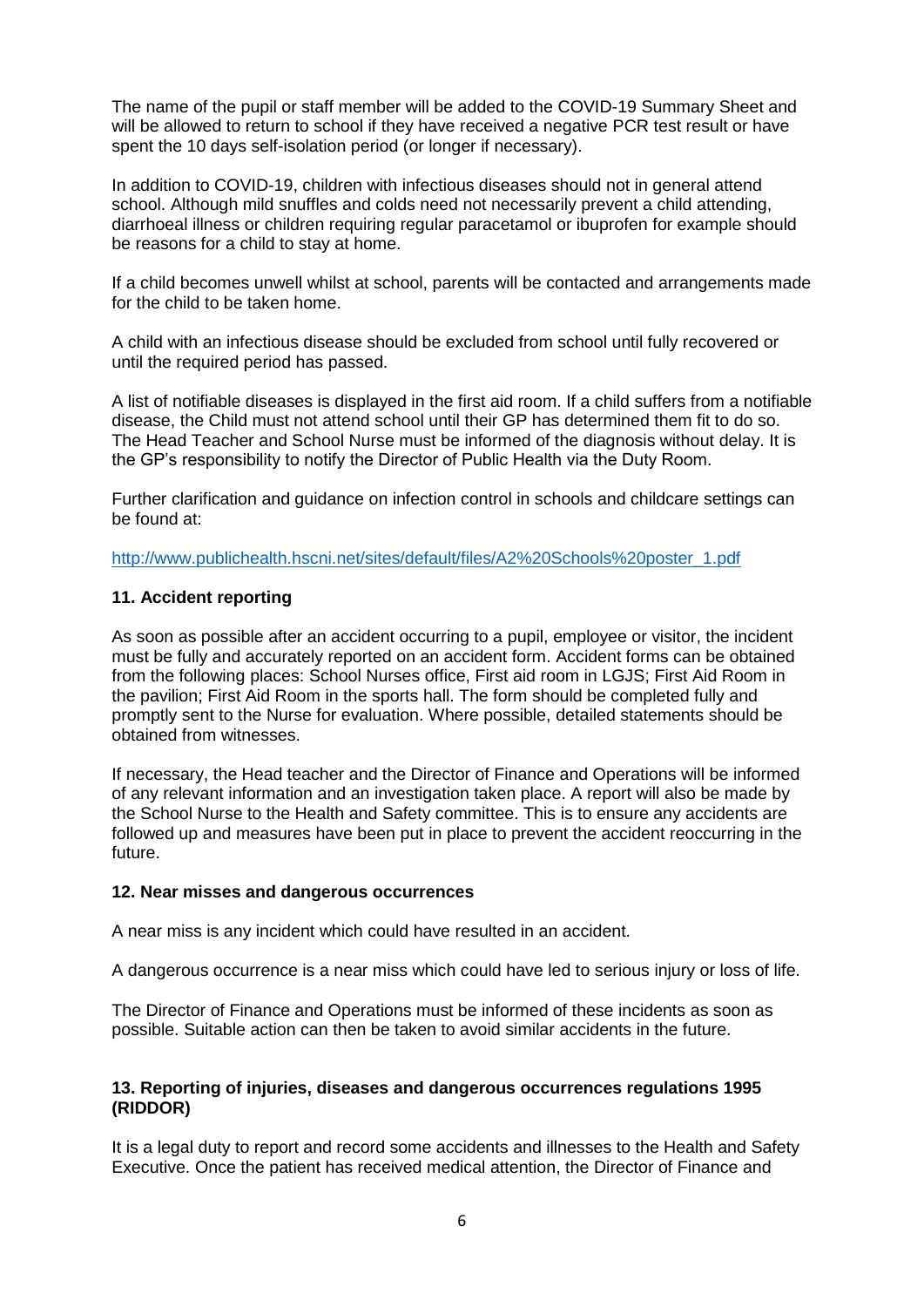Operations and/or School Nurse will decide if the incident is reportable under the above regulations and make the necessary arrangements.

Reporting can be done online or by telephone. HSE telephone number: 0845 3009923. Advice on RIDDOR can be found at:

#### <http://www.hse.gov.uk/riddor/>

Any person whilst on duty who suffers an injury as a result of an accident that occurred off the school site should also report in accordance with the aforementioned procedure. In addition, accidents occurring on a third party's site should be reported with the arrangements applying at that site.

#### **14. Safe systems of work**

The following arrangements should be followed in order to ensure that suitable and sufficient provision of first aid staff and equipment is available with the School.

- The name(s) and location(s) of first aiders and equipment must be displayed adequately throughout the School.
- Staff should be familiar with the arrangements for administering first aid. Pupils must know whom to contact in case of accident or illness (i.e. School Nurse or nominated First Aider on duty).
- The School Nursing Team will maintain the first aid boxes, travel first aid kits, sports first aid kits, eye wash facilities and burns and scolds treatment boxes ensuring that they are fully stocked and the contents have not expired.
- Staff should maintain easy access to a first aid box and eye wash facility.
- Ensure all staff are familiar with requirements of this policy through instruction and training.

#### **15. Review of first aid procedures**

The First Aid Policy and Procedures will be reviewed and updated annually.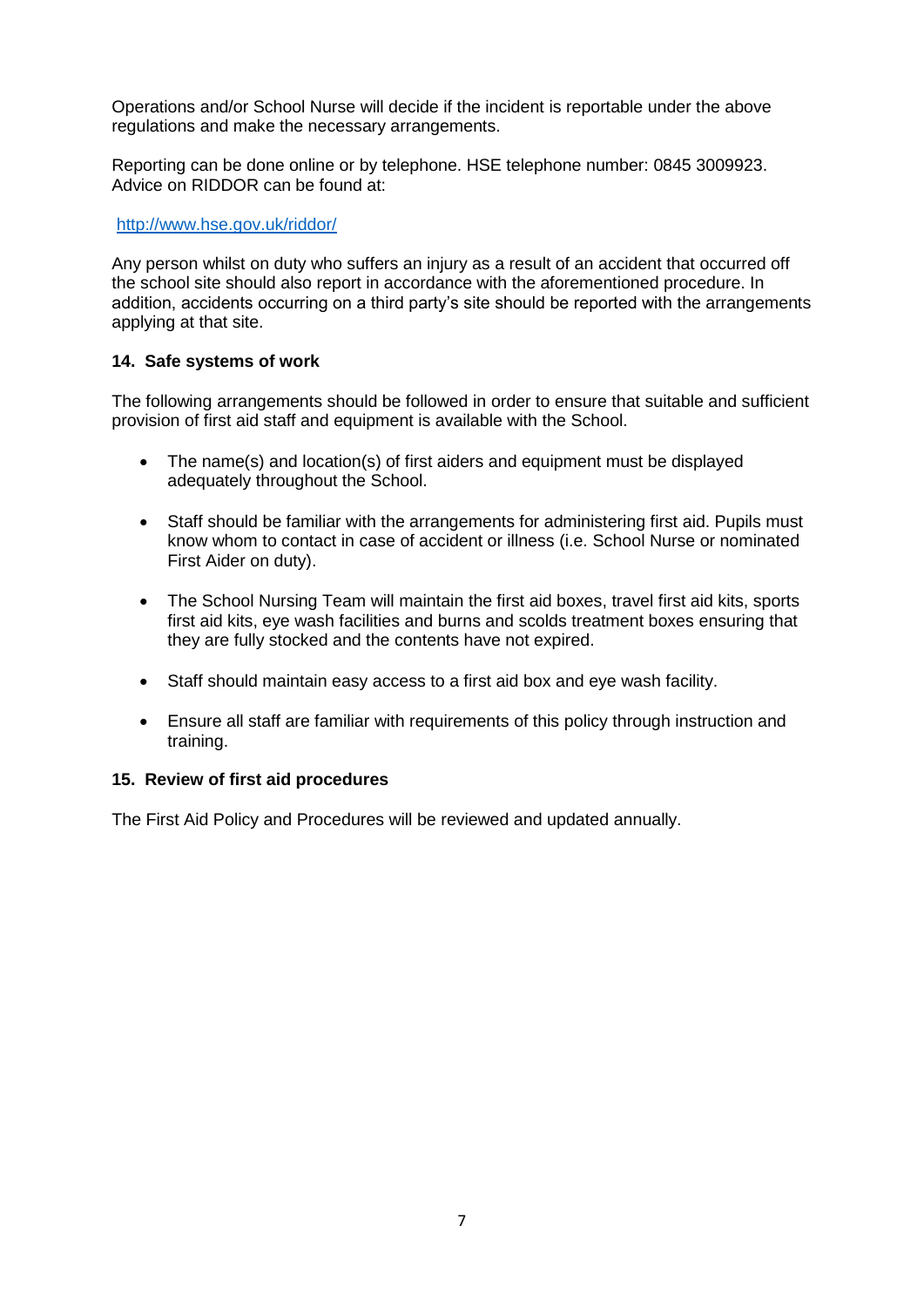# **Appendix 1- Responsibilities of First Aiders**

All appointed First Aiders at Leicester Grammar School have the following responsibilities to:

# **First Aid Practice**

- Be readily available.
- Follow the principles and practices as laid down by the first aid course and manuals.
- Comply with the aims of first aid:
	- **To preserve life**
	- To prevent the condition worsening
	- To promote recovery
- Not to ignore accidents or illness under any circumstances, or to refuse to give treatment and assistance if required to do so.
- Not to undress any patient unnecessarily.
- Safeguard the patient's clothing and possessions.
- Respect the patient's confidentiality at all times, and to discuss the patient's condition with only those necessary.
- Maintain the highest practicable level of cleanliness whenever treating a patient.
- Maintain a record of all patients treated, no matter how trivial.
- Attend refresher courses as necessary.

In an emergency:

- Quickly and accurately assess the situation.
- Identify the condition from which the casualty is suffering; but not to treat any illness or injury which is beyond their capability.
- Give immediate, appropriate and adequate treatment, bearing in mind that a casualty may have more than one injury and that some casualties will require more urgent attention than others.
- Should it be necessary, arrange for the transfer to the casualty's home, GP or nearest A&E department.
- Stay with the casualty until they are handed over to the care of a doctor, paramedic, A & E dept. or other appropriate person.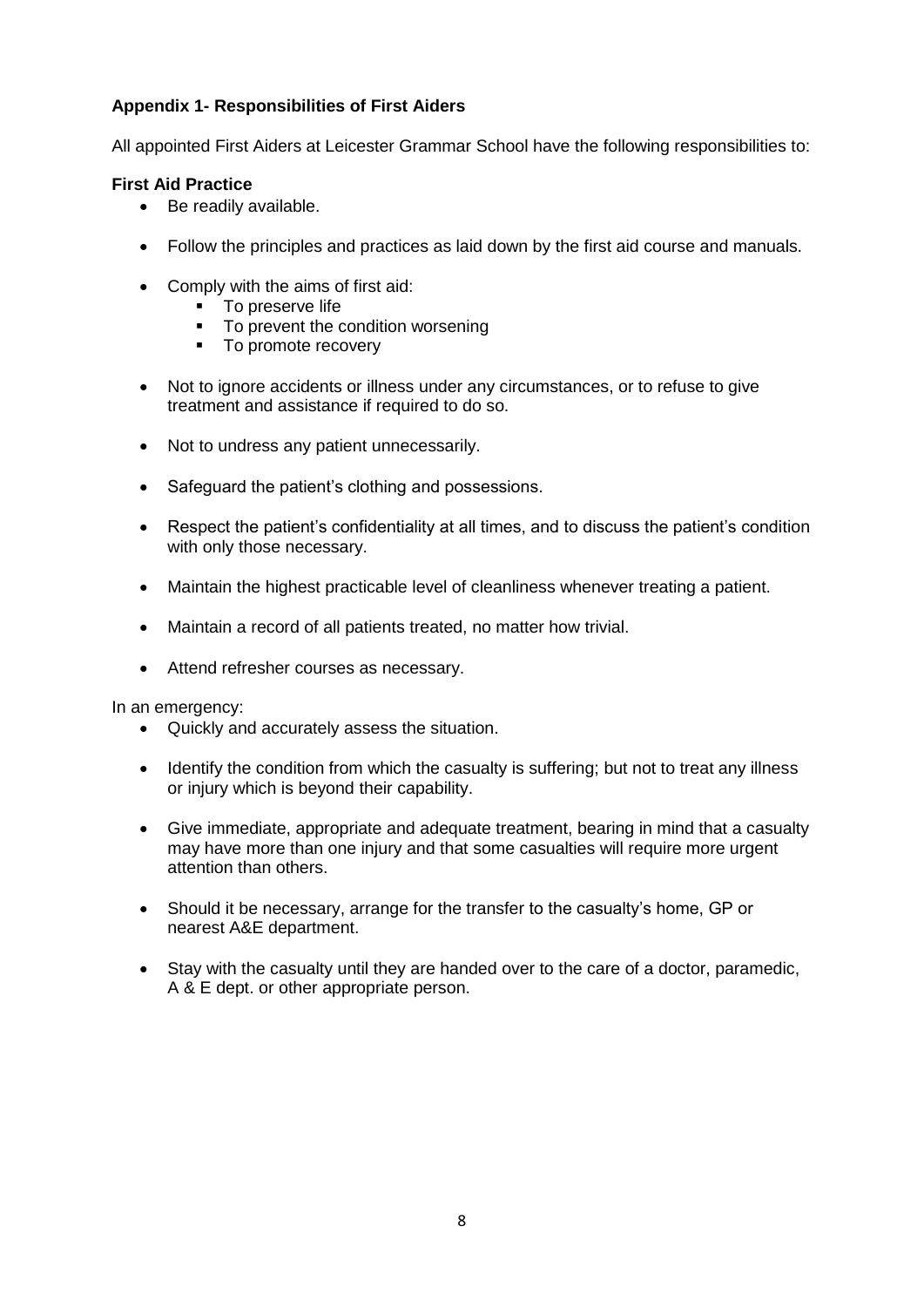# **Appendix 2- Emergency procedures (Illness and accident)**

If anyone should become ill or suffer an injury as a result of an accident, the procedures below should be followed:

1. **Assess the situation.** Ensure the situation is safe to safe to approach. Take a few seconds to look around and observe for any danger or potential hazards.

2. **Make the area safe.** If safe to do so, remove or reduce any dangers or potential hazards before attending to the patient. If it is not possible to sufficiently reduce the danger to a level that allows the rescuer to safely enter the situation, then the emergency services must be contacted ASAP; the patient should be given all possible reassurances.

3. **Administer first aid.** First aid should be rendered, but only as far as knowledge and skills admit and it is safe to do so.

Precautions should be taken to protect the staff member from coming into contact with bodily fluids. Therefore, they should wear disposable gloves and a plastic apron when administering first aid. Good hand hygiene should be adhered to at all times either through the use of disinfectant hand gel or by a good hand washing technique.

In the case of a bodily fluid spillage a site services team member must be contacted and the bodily spillage kit retrieved and utilised. If a member of staff has concerns regarding coming into contact with bodily fluids whilst carrying out first aid, they should contact the School Nurse.

4. **Get help.** If required, further first aid support should be summoned. If the patient is within the School grounds and circumstances necessitate the School Nurse should be sent for. In the absence of the School Nurse, one of the qualified first aiders should be called.

5. **Transport to hospital.** If it is evident that hospital attention is necessary, the School Nurse or first aider will decide the most appropriate way of transporting the patient. If an ambulance is required, the emergency 999 service should be used. In cases of a less severe nature it may be appropriate to transport them to hospital by one of the three following options.

- Contacting the parents and request that they undertake the duty themselves.
- Using the school minibus with the School Nurse or any other member of staff accompanying.
- Using a taxi with the School Nurse or other member of staff accompanying.

#### **No casualty who is a child should be allowed to travel to hospital unaccompanied.**

If the accident occurs at an isolated facility with only one member of staff present, additional staff will be summoned by a school mobile phone which should always be carried when in an isolated place. Whilst at the hospital, staff remain "*in loco parentis*" until parents relieve them of their duty of care for the child.

6. **Notification of parents.** In cases of an emergency, the School Nurse or First Aider will contact reception who will notify the child's parents with minimum delay.

7. **Accident forms.** As soon as possible after the incident every case of injury or accident to a pupil, employee or visitor must be fully and accurately reported on the appropriate accident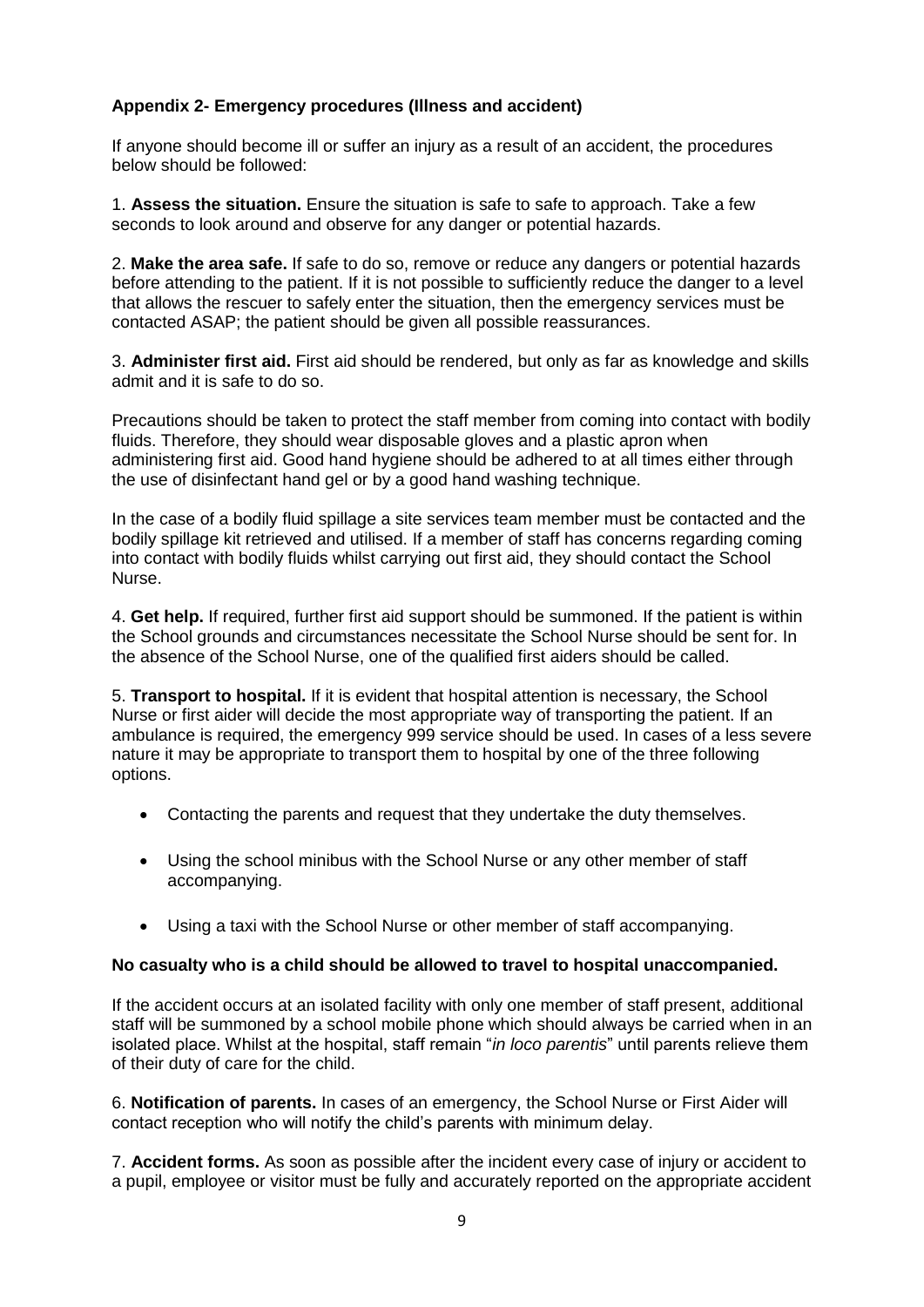form (in the back of the First Aid Book) **and** be entered into the First Aid Book in the First Aid Room. Where possible detailed statements should be obtained from witnesses. Accident forms (in blue folders) can also be obtained from the following places:

- Nurses Room, Senior School.
- First Aid Room in the pavilion.
- First Aid Room in the sports hall.

The Head Teacher and the Director of Finance will be informed of any relevant information and reports will be given at meetings of the Board H&S Committee and Leicester Grammar School and Leicester Grammar Junior School joint Staff H&S Committee.